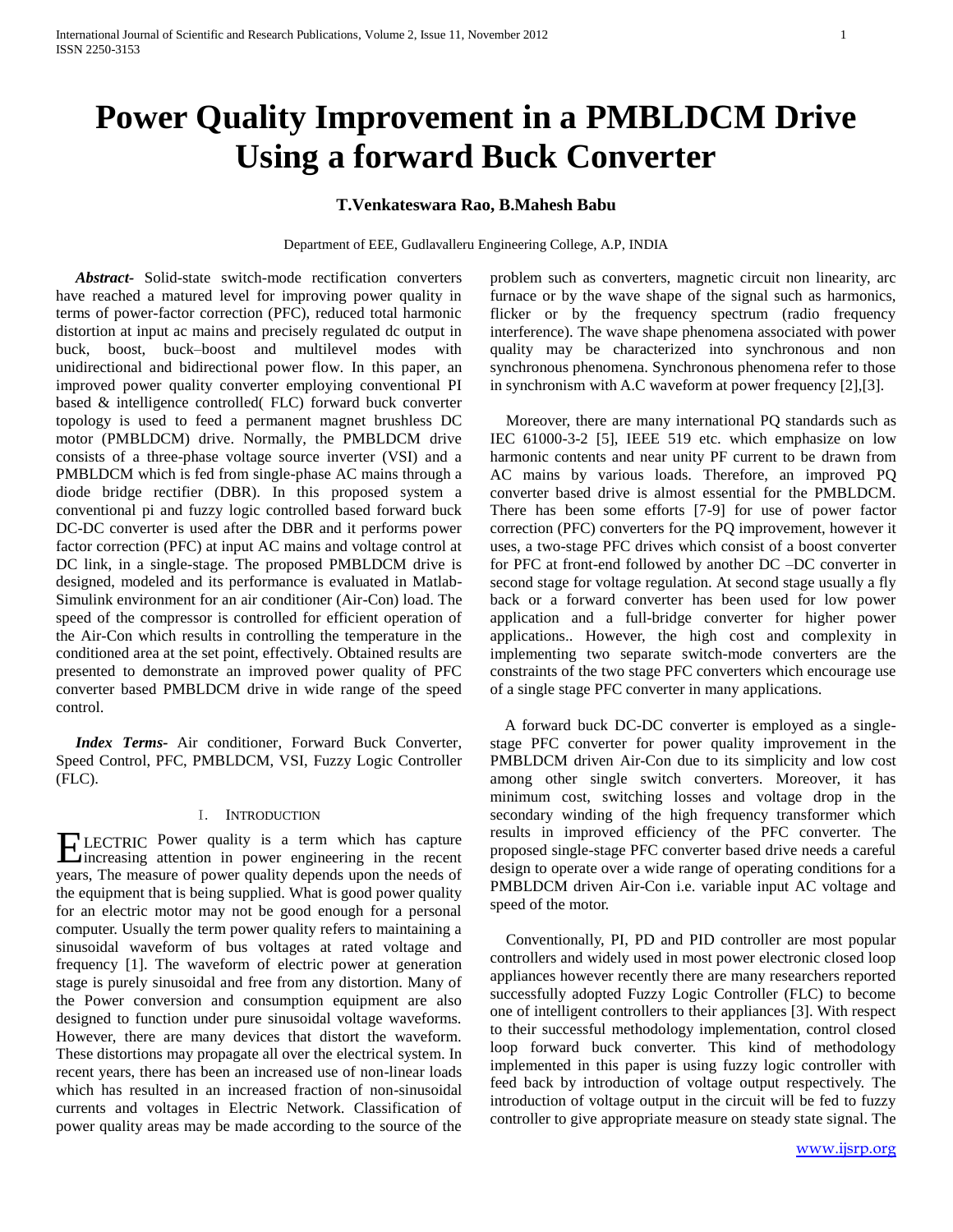fuzzy logic controller serves as intelligent controller for this propose. This paper deals with the detailed modeling, design and performance evaluation of the proposed drive with conventional PI controller and intelligence controller (FLC) and simulation work is carried out in MATLAB/SIMULINK platform.

# II. PROPOSED CONTROL SCHEME FOR PFC **CONVERTER**

The proposed control scheme for improved PQ converter i.e. the forward buck converter or PFC converter is shown in Figure 1 which uses average current control with current multiplier approach. The forward buck converter controls the DC link voltage as well as performs PFC action by its duty ratio (D) at a constant switching frequency (fs). The proposed PFC control scheme employs a current control loop inside the voltage control loop in the continuous conduction mode (CCM) operation of the PFC converter.



A proportional-integral (PI) controller forms an integral part of this controller which processes the voltage error resulting from the comparison of set voltage reference and sensed voltage at DC link. The resultant control signal of PI controller is multiplied with a unit template of input AC voltage and compared with DC current sensed after the DBR. The resultant current error is amplified and compared with a saw-tooth carrier wave of fixed frequency (fs) for generating the PWM pulses for controlling switch of PFC converter. Use of a high switching frequency results in a fast control of DC link voltage and effective PFC action along with additional advantage of reduced size magnetics and filters. The optimum switching frequency is decided by various factors such as the switching device, switching losses and operating power level. A metal oxide field effect transistor (MOSFET) is used as the switching device for the proposed PFC converter.

## III.DESIGN OF PFC FORWARD BUCK CONVERTER

 The proposed PFC forward buck converter is designed for a PMBLDCM drive with an objective of PQ improvement at AC mains. It consists of a DBR, a forward buck converter and an output ripple filter. The DBR has average output voltage  $(V_{in})$ for a given AC input voltage (Vs) related as

$$
V_{in} = 2\sqrt{2}Vs/\pi
$$
 (1)

 The forward buck converter controls the DC link voltage at a set reference value given as,

$$
V_{dc} = (N_2/N_1) V_{in} D \text{ with } D(1+N_3)/N_1 < 1
$$
 (2)

Where  $N_1$ ,  $N_2$ ,  $N_3$  are number of turns in primary, secondary and tertiary windings of the high frequency (HF) isolation transformer, respectively. The tertiary winding is used for resetting the flux in the transformer core during turnoff time, which returns stored energy back to DC source. The high frequency AC voltage is rectified using half wave rectifier. A ripple filter is designed for constant output voltage with inductance  $(L_0)$  and capacitance  $(C_d)$  so that the peak to peak ripple of inductor current ( $\Delta I_{Lo}$ ) and capacitor voltage ( $\Delta V_{Cd}$ ) is maintained within specified value for the given switching frequency  $(f_s)$ . The values of output filter inductor and capacitor are calculated as,

$$
L_0 = (1 - D)V_{dc}/\{f_s(\Delta I_{L0})\}
$$
  
\n
$$
C_d = I_{dc}/(2\omega\Delta V_{cd})
$$
\n(3)

# IV. MODELING OF PROPOSED PFC CONVERTER BASED PMBLDCM DRIVE

 The modeling of PMBLDCM drive involves modeling of the PFC converter and PMBLDCM drive in the form of mathematical equations. The combination of these individual models represents a complete model of proposed PFC drive.

## *A. PFC Converter*

 The modeling of PFC converter consists of the modeling of a DC link voltage controller, a reference current generator and a PWM controller.

#### *1. DC Link Voltage Controller*

 The DC link voltage controller is a PI controller which outputs a control signal  $(I_c)$  to minimize the input voltage error. If at  $k<sup>th</sup>$ instant of time,  $V^*_{dc}(k)$  is reference DC link voltage,  $V_{dc}(k)$  is sensed DC link voltage then the voltage error  $V_e(k)$  is calculated as,

$$
V_e(k) = V_{dc}^*(k) - V_{dc}(k)
$$
 (5)

The controller output  $Ic(k)$  at  $k<sup>th</sup>$  instant is given as,

$$
I_c(k) = I_c(k-1) + K_{pv} \{ V_e(k) - V_e(k-1) \} + K_{iv} V_e(k)
$$
\n(6)

where  $K_{pv}$  and  $K_{iv}$  are the gains of the voltage PI controller

## *2. Reference Converter Current*

 The reference input current of the PFC converter (i\*d) is given as,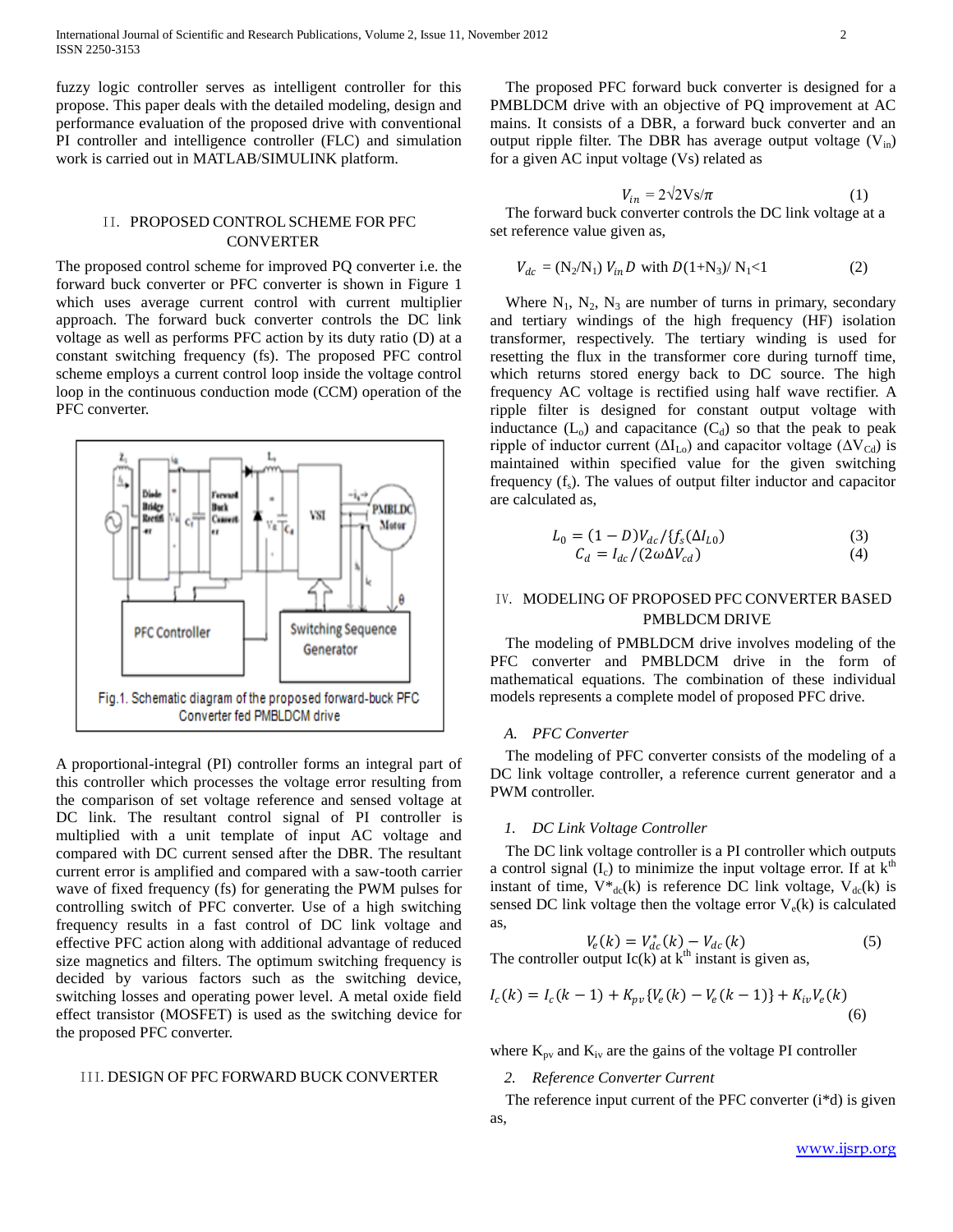$$
i_d^* = I_c(k)u_{vs}
$$

 where uvs is the unit template of the voltage at input AC mains, calculated as,

$$
u_{\nu s} = \frac{v_d}{v_{\rm sm}}; \ v_d = |v_s|; v_s = V_{\rm sm} \sin \omega t \tag{8}
$$

Where  $\omega$  is the frequency in rad/sec at input AC mains.

## *3. PWM Controller*

The reference input current of the PFC converter  $(i^*_{d})$  is compared with its sensed current  $(i_d)$  to generate the current error  $\Delta i_d = (i^*_{d} - i_{d})$ . This current error is amplified by gain  $k_d$  and compared with fixed frequency  $(f_s)$  saw-tooth carrier waveform  $m<sub>d</sub>(t)$  to get the switching signals for the MOSFET of the PFC converter as,

If 
$$
k_d \Delta i_d > m_d(t)
$$
 then  $S = 1$  (9)  
If  $k_d \Delta i_d \langle m_d(t) \rangle$  then  $S = 0$  (10)

where S is the switching function representing 'on' position of the MOSFET of the PFC converter with S=1 and its "off" position with S=0.

#### *B. PMBLDCM Drive*

 The PMBLDCM drive has a speed controller, a reference winding current generator, a PWM current controller, a VSI and a PMBLDC motor as the main components.

#### *1. Speed controller*

 The speed controller is a PI controller which closely tracks the reference speed. If at  $k^{th}$  instant of time,  $\omega^*_{r}(k)$  is the reference speed,  $\omega_r(k)$  is the rotor speed then the speed error  $\omega_e(k)$  can be calculated as,

$$
\omega_e(k) = \omega_r^*(k) - \omega_r(k) \tag{11}
$$

 This speed error is fed to a speed controller to get a control signal. The controller's output at  $k<sup>th</sup>$  instant  $T(k)$  is given as,

$$
T(k) = T(k-1) + K_{p\omega} \{ \omega_e(k) - \omega_e(k-1) \} + K_{i\omega} \omega_e(k)
$$
\n(12)

Where  $K_{p\omega}$  and  $K_{i\omega}$  are the proportional and integral gains of the speed PI controller.

#### *2. Reference Winding Current Generator*

The amplitude of stator winding current is calculated as,

$$
I^* = T(k)/(2kb) \tag{13}
$$

 Where, Kb is the back emf constant of the PMBLDCM. The reference phase currents of the PMBLDCM are denoted by  $i_a^*$ ,  $i_b$ <sup>\*</sup>,  $i_c$ <sup>\*</sup> for phases a, b, c respectively. For duration of 0-60<sup>°</sup> the reference currents are given as,

$$
i_a^* = I^*
$$
,  $i_b^* = -I^*$  and  $i_c^* = 0$  (14)

 Similarly, the reference winding currents during other 60º duration are generated in rectangular 120º block form in phase with trapezoidal voltage of respective phases.

# 3. *PWM Current Controller*

 Reference winding currents are compared with sensed currents  $(i_a, i_b, i_c)$  in a PWM current controller to get the current errors  $\Delta i_a = (i_a * -i_a)$ ,  $\Delta i_b = (i_b * - i_b)$ ,  $\Delta i_c = (i_c * -i_c)$  for three phases of the motor. These current errors  $(\Delta i_a, \Delta i_b, \Delta i_c)$  are amplified by gain k1 and compared with a fixed frequency carrier waveform m(t) to generate the switching sequence for the VSI as shown for phase "a",

If 
$$
k_1 \Delta i_a > m
$$
 (t) then  $Sa = 1$  (IGBT 'On') (15)

If 
$$
k_1 \Delta i_a \le m
$$
 (t) then  $Sa = 0$  (IGBT 'Off') (16)

The switching sequences  $S_b$  and  $S_c$  are generated using similar logic for other two phases of the motor.

#### *4. Voltage Source Inverter*

 The VSI bridge feeding PMBLDCM uses insulated gate bipolar transistors (IGBTs) to reduce the switching stress, because of its operation at lower frequency compared to PFC converter. Figure 2 shows an equivalent circuit of a VSI fed PMBLDCM. The output of VSI for phase 'a' is given as,

$$
v_{a0} = (V_{dc}/2) \text{ for Sa1} = 1, \text{ and Sa2} = 0 \tag{17}
$$
  
\n
$$
v_{a0} = (-V_{dc}/2) \text{ for Sa2} = 1, \text{ and Sa1} = 0 \tag{18}
$$
  
\n
$$
v_{a0} = 0 \text{ for Sa1} = 0, \text{ and Sa2} = 0 \tag{19}
$$

The voltages ( $v_{bo}$ ,  $v_{co}$ ,  $v_{bn}$ ,  $v_{cn}$ ) for other phases of the VSI fed PMBLDCM are generated using similar logic

$$
v_{an} = v_{ao} - v_{n0} \tag{20}
$$

 where vao, vbo, vco, and vno are voltages of 3-phases and neutral point (n) with respect to virtual mid-point of the DC link voltage shown as "o" in Figure 3. The voltages van, vbn, vcn are voltages of 3-phases with respect to neutral point (n). The values 1 and 0 for Sa1 or Sa2 represent "on" and "off" condition of respective IGBTs of the VSI. The switching of other IGBTs of the VSI i.e. Sb and Sc are obtained in a similar way.



## *5. PMBLDC Motor*

 The PMBLDCM is modeled in the form of a set of differential equations given as,

$$
v_{an} = Ri_a + p\lambda_a + e_{an}
$$
\n
$$
v_{an} = Bi_a + p\lambda_a + e_{an}
$$
\n(21)

$$
\begin{aligned} v_{bn} &= Ri_b + p\lambda_b + e_{bn} \\ v_{an} &= Ri_a + p\lambda_a + e_{an} \end{aligned} \tag{22}
$$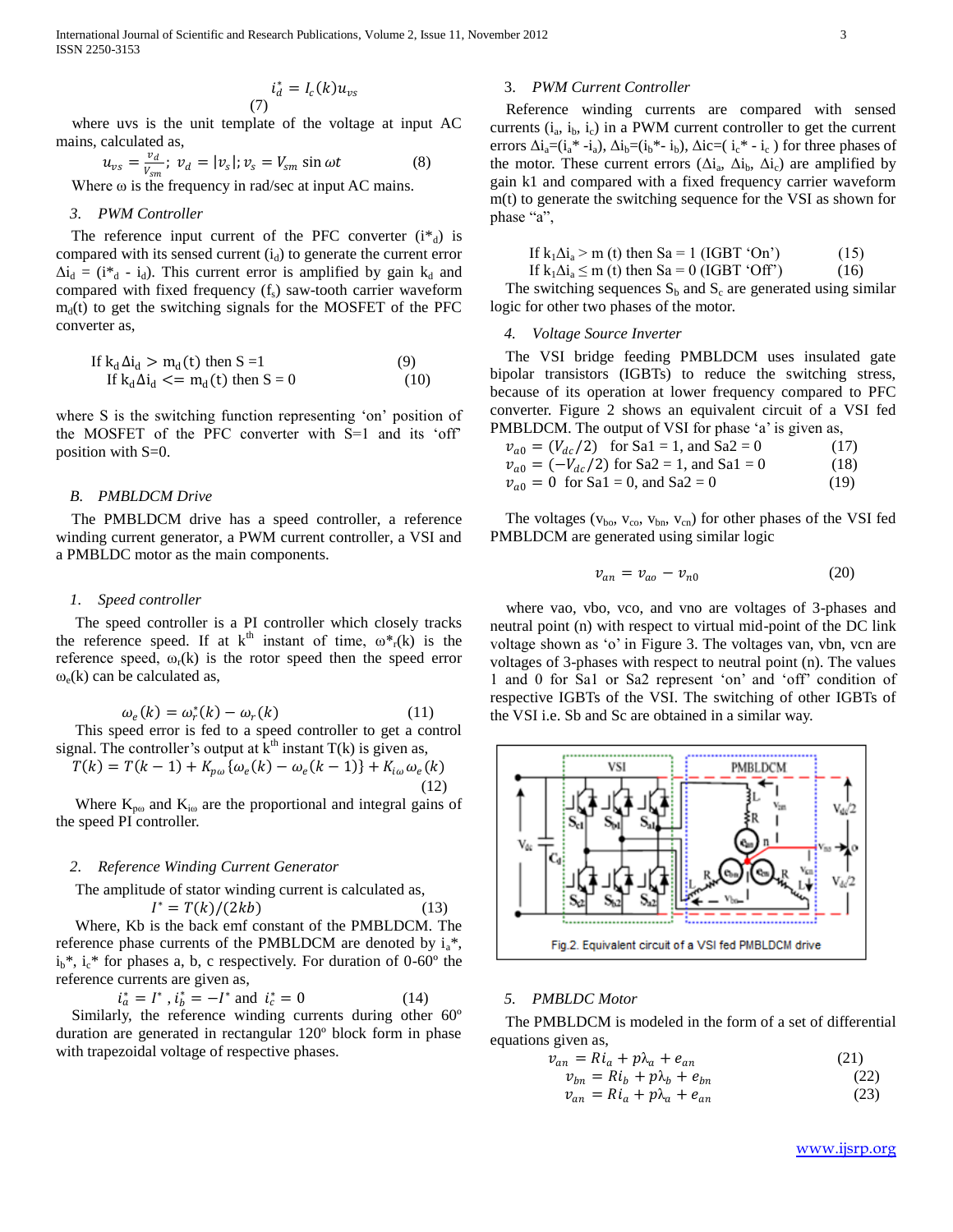International Journal of Scientific and Research Publications, Volume 2, Issue 11, November 2012 4 ISSN 2250-3153

In these equations, p represents differential operator  $(d/dt)$ ,  $i_a$ ,  $i_b$ ,  $i_c$  are currents,  $\lambda_a$ ,  $\lambda_b$ ,  $\lambda_c$  are flux linkages and  $e_{an}$ ,  $e_{bn}$ ,  $e_{cn}$  are phase to neutral back emfs of PMBLDCM, in respective phases, R is resistance of motor windings/phase. Moreover, the flux linkages can be represented as,

$$
\lambda_a = L_s i_a - M(i_b + i_c) \tag{24}
$$

$$
\lambda_b = L_s i_b - M(i_a + i_c) \tag{25}
$$

 $\lambda_c = L_s i_c - M(i_b + i_a)$ (26)

The developed torque  $T_e$  in the PMBLDCM is given as,

$$
T_e = (e_{an} \, i_a + e_{bn} \, i_b + e_{cn} \, i_c) / \omega_r \tag{27}
$$

Where  $\omega_r$  motor speed in rad/sec, Since the PMBLDCM is has no neutral connection, therefore,

$$
i_a + i_b + i_c = 0 \tag{28}
$$

From Eqs. (20-26, 28) the voltage  $(v_{no})$  between neutral point (n) and mid-point of the DC link (o) is given as,

$$
v_{n0} = \{v_{a0} + v_{b0} + v_{c0} - (e_{an} + e_{bn} + e_{cn})\}
$$
 (29)

From Eqs. (24-26, 28), the flux linkages are given as,

$$
\lambda_a = (L_s + M)i_a, \lambda_b = (L_s + M)i_b, \lambda_c = (L_s + M)i_c
$$
 (30)

 From Eqs. (21-23 and 30), the current derivatives in generalized state space form are given as,

$$
pi_x = (v_{xn} - i_x R - e_{xn})/(L_s + M)
$$
 (31)

 where x represents phase a, b or c. The back emfs may be expressed as a function of rotor position  $(\theta)$  as,

$$
e_{xn} = K_b f_x(\theta) \omega_r \tag{32}
$$

Where x can be phase a, b or c and accordingly  $f_x(\theta)$ represents function of rotor position with a maximum value  $\pm 1$ , identical to trapezoidal induced emf given as,

$$
f_a(\theta) = 1 \text{ for } 0 < \theta < 2\pi/3
$$
 (33)  
\n
$$
f_a(\theta) = \{ (6/\pi)(\pi - \theta) \} - 1 \text{ for } 2\pi/3 < \theta < \pi
$$
 (34)  
\n
$$
f_a(\theta) = -1 \text{ for } \pi < \theta < 5\pi/3
$$
 (35)

$$
f_{a}(\theta) = \{(6/\pi)(\theta - 2\pi)\} + 1 \text{ for } 5\pi/3 < \theta < 2\pi
$$
 (36)

The functions  $f_b(\theta)$  and  $f_c(\theta)$  are similar to fa( $\theta$ ) with a phase difference of 120º and 240º respectively. Therefore, the electromagnetic torque expressed as,

$$
T_e = K_b \{ f_a(\theta) i_a + f_b(\theta) i_b + f_c(\theta) i_c \}
$$
(37)

The speed derivative is given as,

$$
p\omega_r = \left(\frac{P}{2}\right)(T_e - T_1 - B\omega_r)/(J) \tag{38}
$$

The derivative of rotor position is given as,

$$
p\theta = \omega_r \tag{39}
$$

Where P is number of poles,  $T_1$  is load torque, J is moment of inertia (kg-m 2 ) and B is friction coefficient (Nms/Rad). These equations (21-39) represent the dynamic model of the PMBLDC motor.

## V. INTRODUCTION TO FUZZY LOGIC CONTROLLER

 L. A. Zadeh presented the first paper on fuzzy set theory in 1965. Since then, a new language was developed to describe the fuzzy properties of reality, which are very difficult and Some time even impossible to be described using conventional methods. Fuzzy set theory has been widely used in the control area with some application to forward buck converter system. A simple fuzzy logic control is built up by a group of rules based on the human knowledge of system behavior. Matlab/Simulink simulation model is built to study the dynamic behavior of forward buck converter and performance of proposed controllers. Furthermore, design of fuzzy logic controller can provide desirable both small signal and large signal dynamic performance at same time, which is not possible with linear control technique. Thus, fuzzy logic controller has been potential ability to improve the robustness of converters. The basic scheme of a fuzzy logic controller is shown in Figure 3 and consists of four principal components such as: a Fuzzification interface, which converts input data into suitable linguistic values; a knowledge base, which consists of a data base with the necessary linguistic definitions and the control rule set; a decision-making logic which, simulating a human decision process, infer the fuzzy control action from the knowledge of the control rules and linguistic variable definitions; a de-Fuzzification interface which yields non fuzzy control action from an inferred fuzzy control action [1111].



 The fuzzy control systems are based on expert knowledge that converts the human linguistic concepts into an automatic control strategy without any complicated mathematical model [101111]. Simulation is performed in buck converter to verify the proposed fuzzy logic controllers.

www.ijsrp.org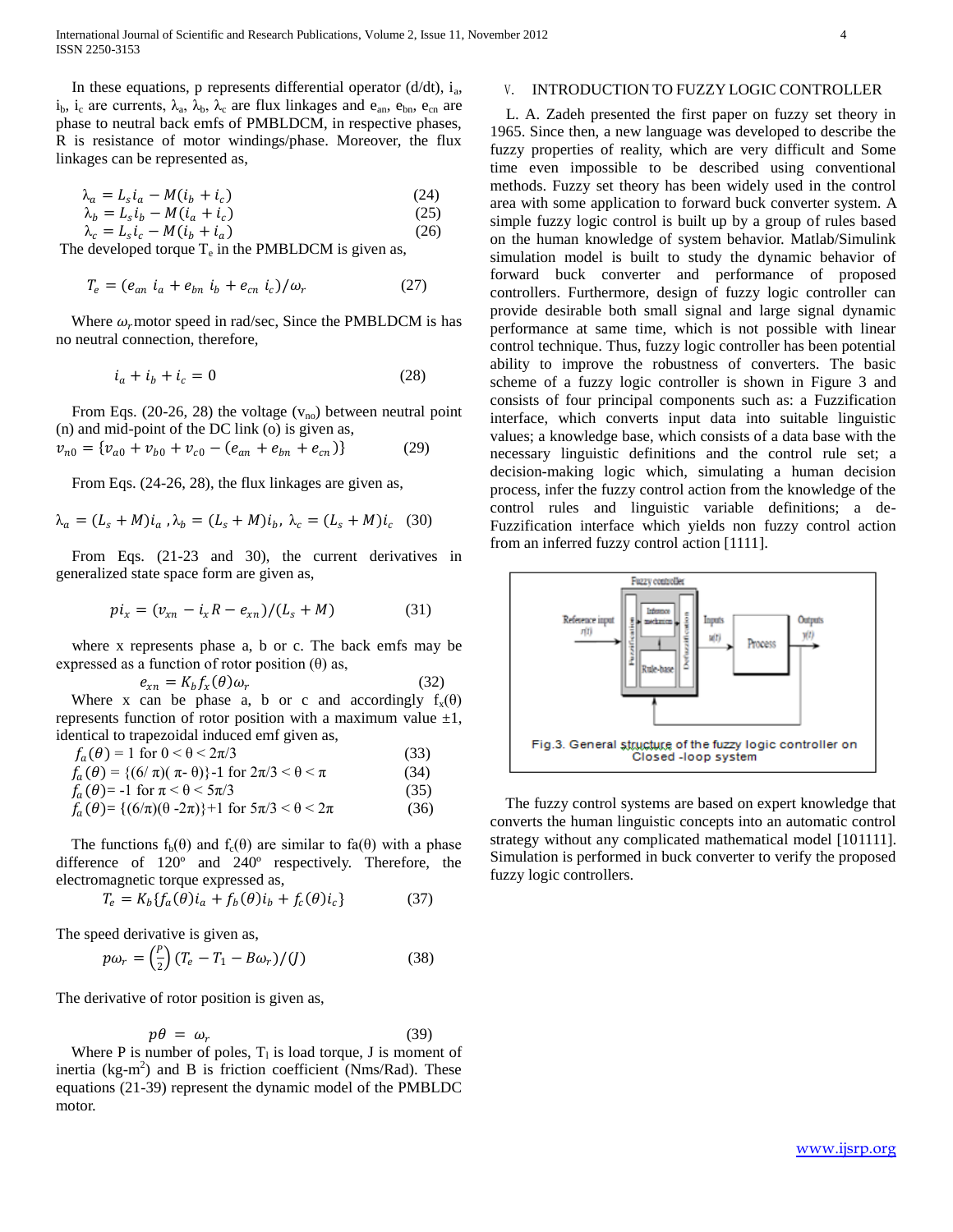

## *A. Fuzzy Logic Membership Functions*

 Fuzzy controllers do not require an exact mathematical model. Instead, they are designed based on general knowledge of the plant. Fuzzy controllers are designed to adapt to varying operating points. Fuzzy Logic Controller is designed to control the output of boost dc-dc converter using Mamdani style fuzzy inference system. Two input variables, error (e) and change of error (de) are used in this fuzzy logic system. The single output variable (u) is duty gain signal of the converter.



Figure5. The Membership functions for error(e), change in  $error(de)$ , output(u)

# *B. Fuzzy Logic Rules*

 The objective of this dissertation is to control the output voltage of the forward buck converter. The error and change of error of the output voltage will be the inputs of fuzzy logic controller. These 2 inputs are divided into five groups; NB: Negative Big, NS: Negative Medium, ZO: Zero Area and PM: Positive Medium, PB: Positive Big and its parameter [10]. These fuzzy control rules for error and change of error can be referred in the table that is shown in Figure6 as per below:

| (e)<br>(de)    | <b>NB</b>   | NS          | <b>ZO</b>   | <b>PS</b>                | $_{\rm PB}$              |
|----------------|-------------|-------------|-------------|--------------------------|--------------------------|
| N <sub>B</sub> | $_{\rm NB}$ | $_{\rm NB}$ | $_{\rm NB}$ | $_{\rm NS}$              | zo                       |
| $_{\rm NS}$    | $_{\rm NB}$ | $_{\rm NB}$ | $_{\rm NS}$ | zo                       | $_{\rm PS}$              |
| zo             | $_{\rm NB}$ | NS          | zo          | $_{\rm PS}$              | $\bf{PB}$                |
| $_{\rm PS}$    | $_{\rm NS}$ | zo          | $_{\rm PS}$ | $\overline{\mathbf{PB}}$ | $\overline{\mathbf{PB}}$ |
| $_{\rm PB}$    | zo          | PS          | РB          | PВ                       | PВ                       |

# VI. MATLAB/SIMULINK MODELLING AND SIMULATION RESULTS

Here the simulation is carried out by two cases

- 1. A Proposed forward buck converter using Conventional PI controller
- 2. A Proposed forward buck converter using fuzzy logic Controller.

Case 1: A Proposed forward buck converter using conventional PI controller:



Figure 7: Matlab/Simulink model of proposed forward buck converter using conventional pi controller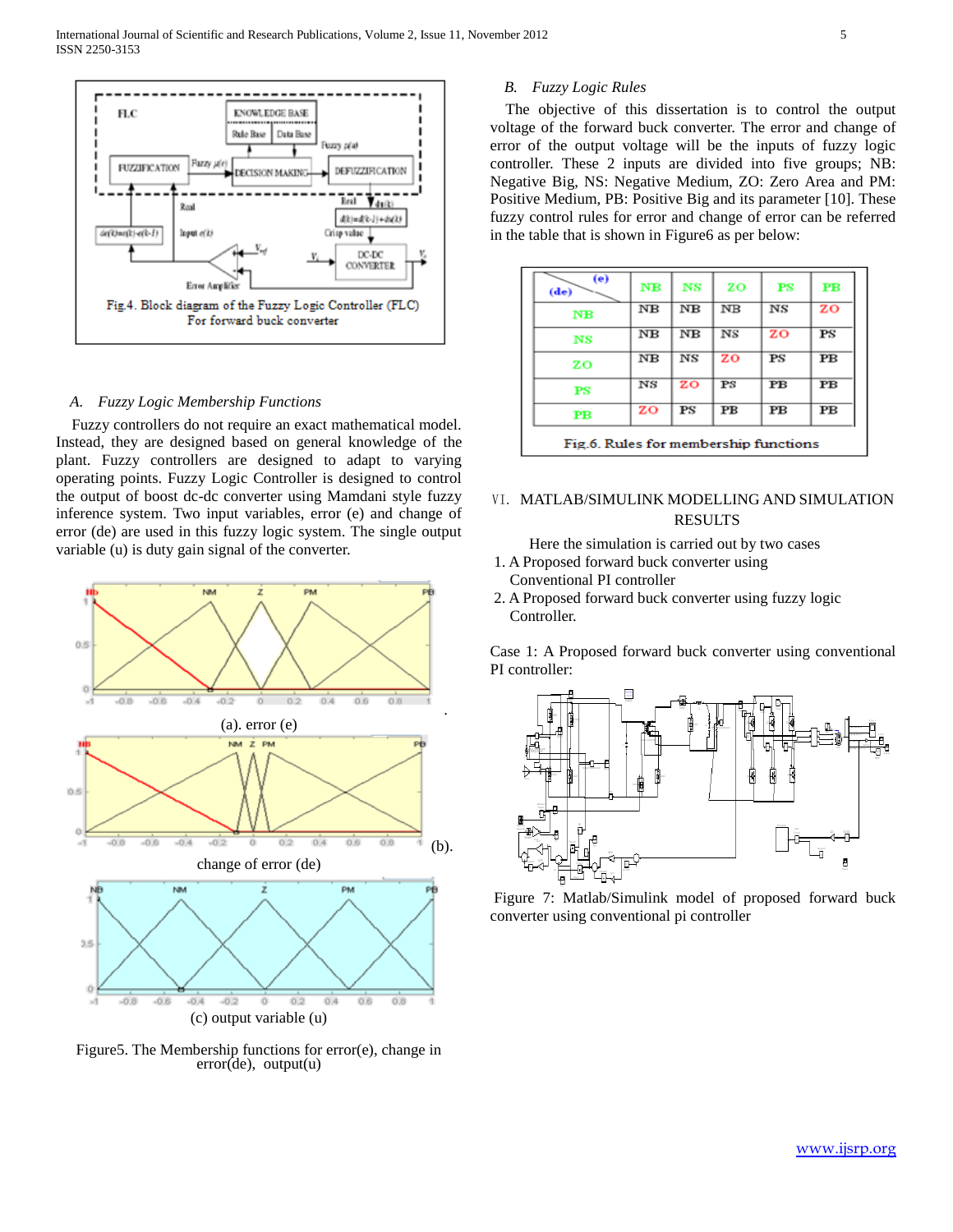



Figure8 shows the output voltage of the forward buck converter and Figure9. power factor, our voltage and current are in phase we and hence unity power factor.



drive



Case 2: A Proposed forward buck converter using fuzzy logic controller



Figure 12: Matlab/Simulink Model of Proposed forward buck converter using fuzzy logic controller



Figure 13: Output voltage of the forward buck converter

Figure13 shows the output voltage of the forward buck converter and Figure14. Power factor, our voltage and current are in phase and hence unity power factor

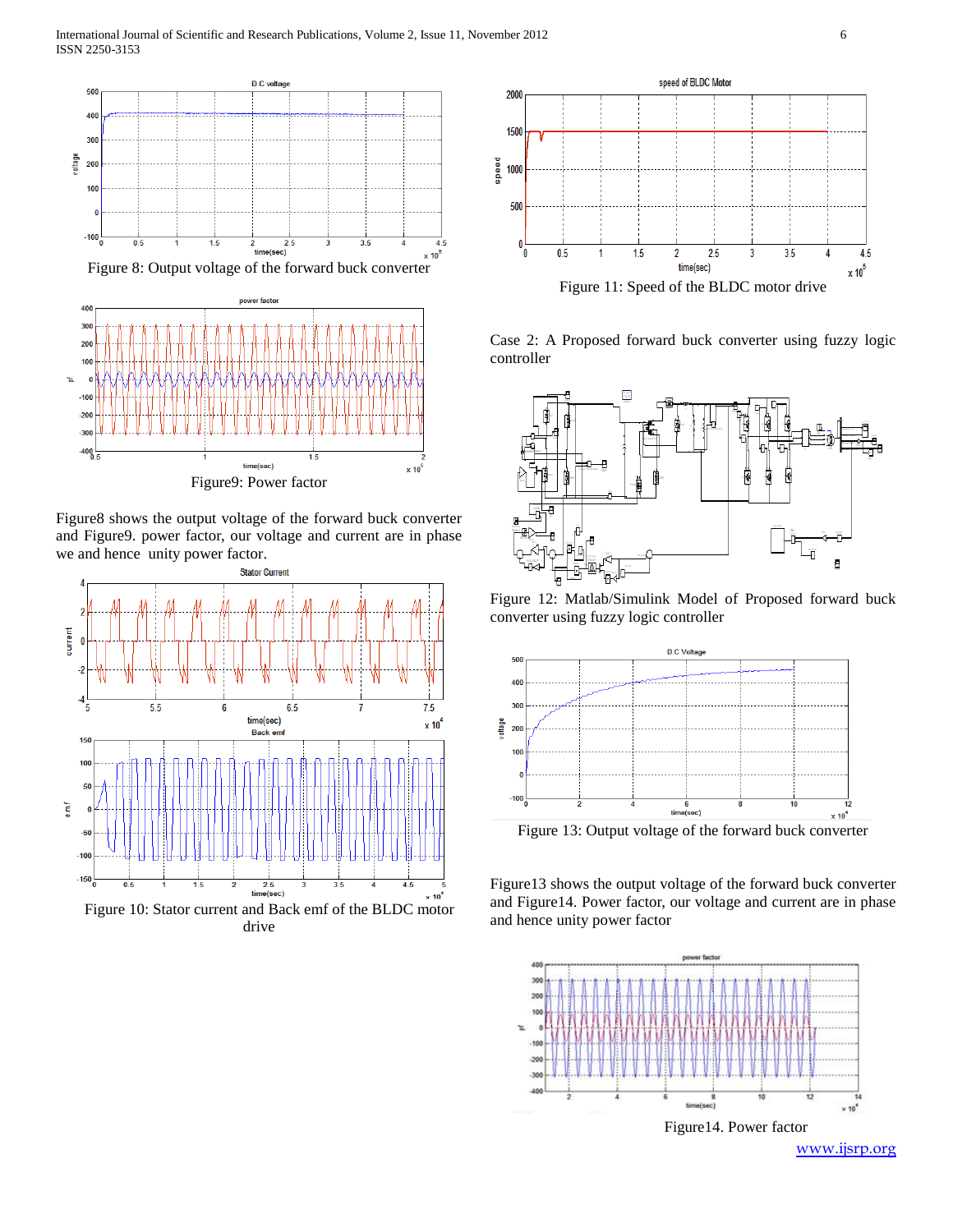

 Figure15. Stator current and Back emf of the BLDC motor drive



# VII. CONCLUSION

 A single stage PFC control strategy of a VSI fed PMBLDCM drive using forward buck converter using conventional PI controller and fuzzy logic controller has been validated for a compressor load of an air conditioner. The current multiplier approach with average current control has been used for operation of a forward buck converter in continuous conduction mode. The PFC forward buck converter of the proposed drive has ensured nearly unity PF in wide range of the speed and the input AC voltage. Moreover, power quality parameters of the proposed drive are in conformity to the International standard IEC.

#### **REFERENCES**

- [1] T. Kenjo and S. Nagamori, Permanent Magnet Brushless DC Motors, Clarendon Press, oxford, 1985.
- [2] T. J. Sokira and W. Jaffe, Brushless DC Motors: Electronic

Commutation and Control, Tab Books USA, 1989.

- [3] J. R. Hendershort and T. J. E. Miller, Design of Brushless Permanent-Magnet Motors, Clarendon Press, Oxford, 1994.
- [4] J. F. Gieras and M. Wing, Permanent Magnet Motor Technology Design and Application, Marcel Dekker Inc., New York, 2002.
- [5] Limits for Harmonic Current Emissions (Equipment input current16 A per phase), International Standard IEC 61000-3-2, 2000.
- [6] B. Singh, B. N. Singh, A. Chandra, K. Al-Haddad, A. Pandey and D. P. Kothari, "A review of single-phase improved power quality AC-DC converters," IEEE Trans. Industrial Electron., vol. 50, no. 5, pp. 962 – 981, oct. 2003.
- [7] N. Mohan, T. M. Undeland and W. P. Robbins, "Power Electronics: Converters, Applications and Design," John Wiley and Sons Inc, USA, 1995.
- [8] A.I. Pressman, Switching Power Supply Design, McGraw Hill, New York, 1998.
- [9] D. M. Divan, G.Venkataramanan and C. Chen, "A unity power factor forward converter," in Proc. IEEE IAS Ann. Meet., Oct. 1992, vol.1, pp.666 – 672.
- [10] Y.W. Lo and R. J. King, "High performance ripple feedback for the buck unity-power-factor rectifier," IEEE Trans. Power Electron, vol. 10, pp. 158-163, March 1995.
- [11] A.A. Pereira, J.B. Vieira Jr., and L.C. de Freitas, "A lossless switching forward converter with unity power factor operation," in Proc. IEEE IECON, Nov. 1995, vol.1, pp. 329 – 334.
- [12] M. Daniele, P. K. Jain and G. Joos, "A single-stage power-factor" corrected AC/DC converter," IEEE Trans. Power Electron., vol. 14, pp. 1046 -1055, Nov 1999.
- [13] K. Matsui, I. Yamamoto, S. Hirose, K. Ando and T. Kobayashi, "Utility-interactive photovoltaic power conditioning systems with forward converter for domestic applications," IEE Proc.-Electric Power Appl., vol. 147, no. 3, pp. 199-205, May 2000.
- [14] B. Singh, and G.D. Chaturvedi, "Analysis, design and development of single switch forward buck AC-DC converter for low power battery charging application," in Proc. IEEE PEDES '06, 2006, pp.6.
- [15] F. Chimento, S. Musumeci, A. Raciti, L. Abbatelli, S. Buonomo, and R. Scollo, "A forward converter with a monolithic cascade device: Design and experimental investigation," in Proc. EPEPEMC" 08, Sept. 2008, pp.61 – 68.
- [16] C. L. Puttaswamy, Bhim Singh and B.P. Singh, "Investigations on dyanamic behavior of permanent magnet brushless DC motor drive," Electric Power Components and Sys., vol.23, no.6, pp. 689 - 701, Nov. 1995